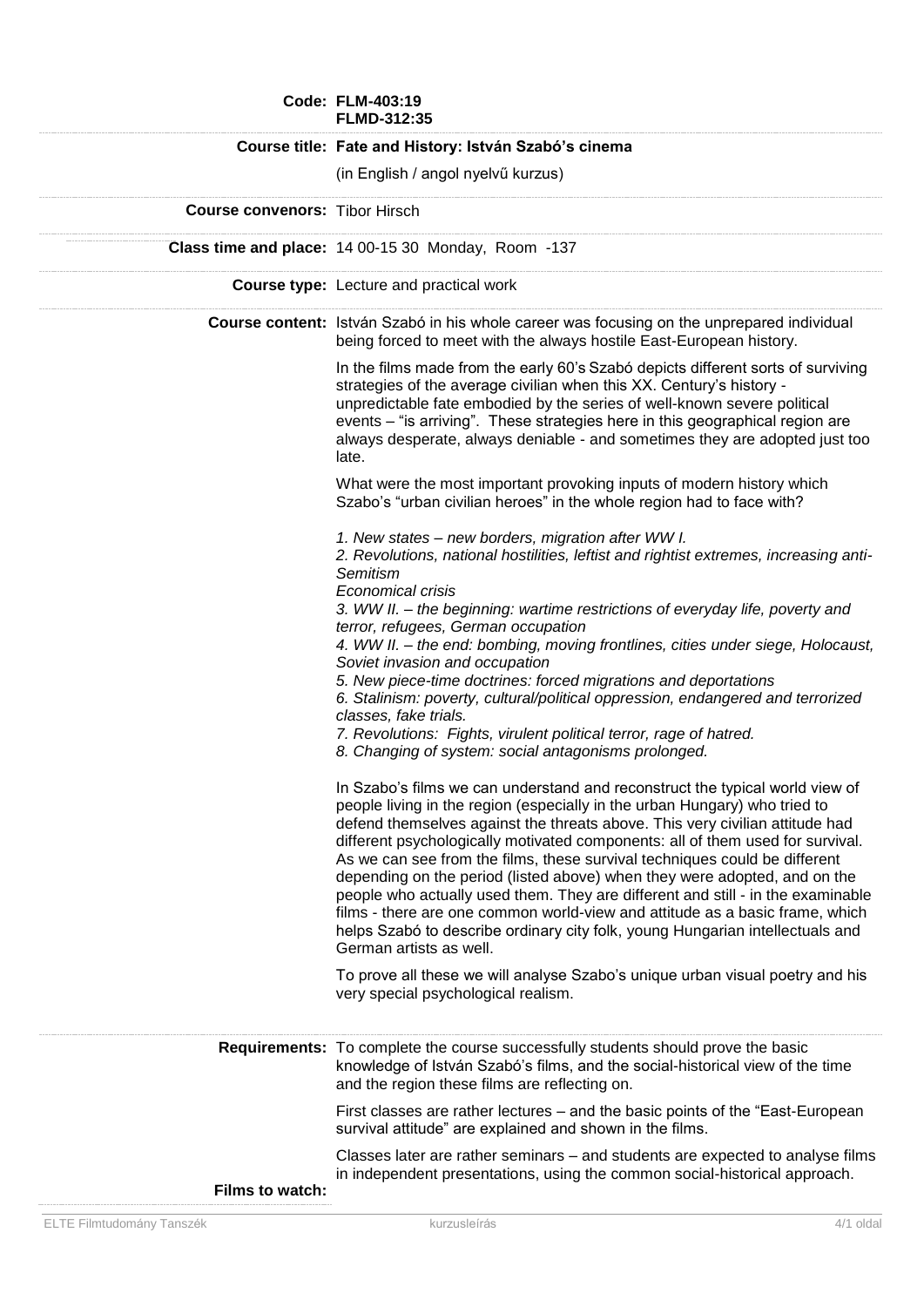| 1963 | Age of Illusions |  |
|------|------------------|--|
| 1964 | Father           |  |
| 1970 | Lovefilm         |  |
|      |                  |  |

- **1973 25 Fireman Street**
- 1977 Budapest Tales
- **1981 Mephisto**
- 1985 **Colonel Redl**
- 1988 Hanussen
- 1991 Sweet Emma, Dear Böbe
- 1999 **Sunshine**
- 2001 **Taking Sides**
- 2006 Rokonok (Relatives)
- 2012 The Door

*(Titles in bold letters will be the most frequently referred ones in the clasess. The films will be accessible for the students with English subtitles.)*

#### **Indicative Reading: Some books on Hungarian Cinema in connection with the topic of the seminar:**

Bryan Burns Fairleigh Dickinson Univ Press 1996 World Cinema: Hungary

Hungarian cinema: from coffee house to multiplex John Cunningham Wallflower, 2004

Word and image: history of the Hungarian cinema István Nemeskürty Corvina Press, 1968

History must answer to man: the contemporary Hungarian cinema Graham Petrie Corvina Kiadó, 1981

# **Plot-summaries in English:**

Magyar Filmográfia. Játékfilmek – Hungarian Feature Films 1931-1998. (szerk. Varga Balázs) Budapest, Magyar Filmintézet 1999.

### **Books on Istvan Szabó in English and in Italian:**

The spectral body : aspects of the cinematic oeuvre of István Szabó / Zoltán Dragon. Newcastle, UK : Cambridge Scholars Press, 2006.

Goulding, Daniel (ed.): Five filmmakers: Tarkovsky, Forman, Polanski, Szabó, Makavejev. Bloomington: Indiana Univ. Press, 1994.

De Marchy, Bruno: István Szabó. Firenze. 1974. (Italian)

## **Some reviews on Szabo's films, selected studies, articles, interviews in English and French)**

Paul, David: The esthetics of courage. Cineaste (1986) no. 4. pp. 16–19.

Scott, Jay: Szabo's films "a record" of his life. The Globe and Mail (29 October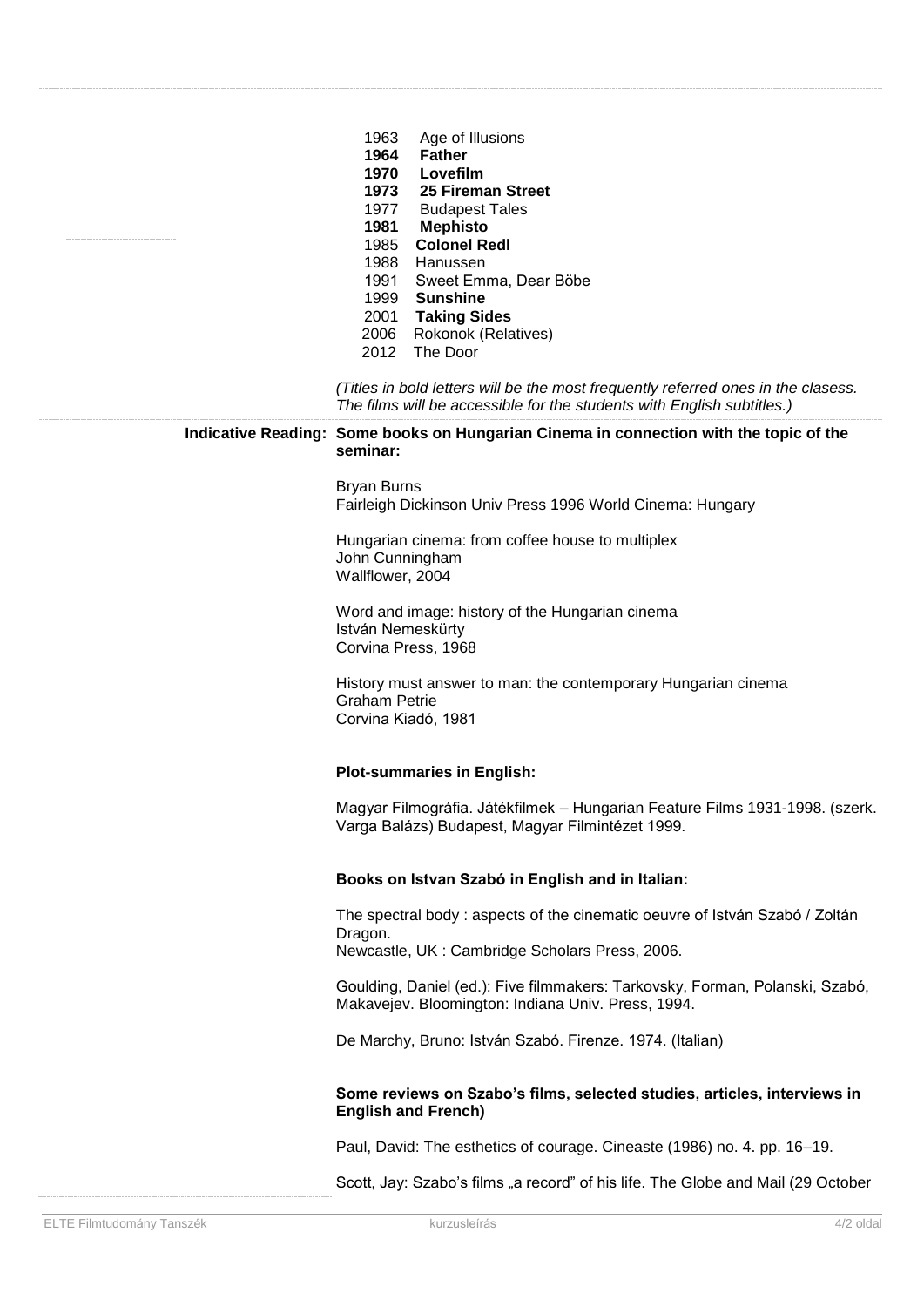1988)

Sublett, Scott: Hungarian makes films to support people. The Washington Times (10 September 1982)

Christensen, P. G.: Collaboration in István Szabó's Mephisto. Film Criticism (Spring 1988) no. 3. pp. 20–32.

Martin, Marcel: Mephisto. Image et Son (Jan 1982) no. 368. pp. 29–33. (French)

McFarlane, Brian: Mephisto. Cinema Papers (June 1982) no. 38. pp 262–264.

Piette, Alain: The face in the mirror. Literature/Film Quarterly (April 1998) pp. 136–141.

Strick, Philip: Colonel Redl. Films & Filming (December 1985) no. 375. pp. 39–40.

Roth-Bettoni, Didier – Sauvaget, Daniel: Chère Emma. – Istvan Szabo, cinéaste européen.

Revue du Cinéma (September 1992) no. 485. pp. 18–21. (French)

### **Suggestions for online-reading about Istvan Szabo:**

Art, Politics, and 'Taking Sides': An Interview with Istvan Szabo by Marty Fairbairn -Film Philosophy. [http://zakka.dk/euroscreenwriters/interviews/istvan\\_szabo.htm](http://zakka.dk/euroscreenwriters/interviews/istvan_szabo.htm)

theartsdesk Q&A: Director István Szabó | Film reviews [http://www.theartsdesk.com/film/theartsdesk-qa-director-istv%C3%A1n](http://www.theartsdesk.com/film/theartsdesk-qa-director-istv%C3%A1n-szab%C3%B3)[szab%C3%B3](http://www.theartsdesk.com/film/theartsdesk-qa-director-istv%C3%A1n-szab%C3%B3)

The Case of István Szabó - Kinema <http://www.kinema.uwaterloo.ca/article.php?id=109&feature>

Kinoeye| Hungarian film: Istvan Szabo interviewed <http://www.kinoeye.org/03/02/sonmez02.php>

### **Books on Hungarian History and Social-History in connection with the topic of the seminar:**

Peter F. Sugar; Peter Hanák (editor). A History of Hungary. Indiana University Press. 1994.

Fejto, F. A History of the Peoples Democracies: Eastern Europe since Stalin. Harmondsworth, United Kingdom: Penguin, 1974.

Gati, Charles. Hungary and the Soviet Bloc. Durham, North Carolina: Duke University Press, 1986.

Heinrich, Hans-Georg. Hungary: Politics, Economics, and Society. Boulder, Colorado: Lynne Rienner, 1986.

Nigel Swain. Hungary: The Rise and Fall of Feasible Socialism. Verso. 1992.

Moshe Y. Herczl. Translated by Joel Lerner. Christianity and the Holocaust of Hungarian Jewry. NYU Press.1995.